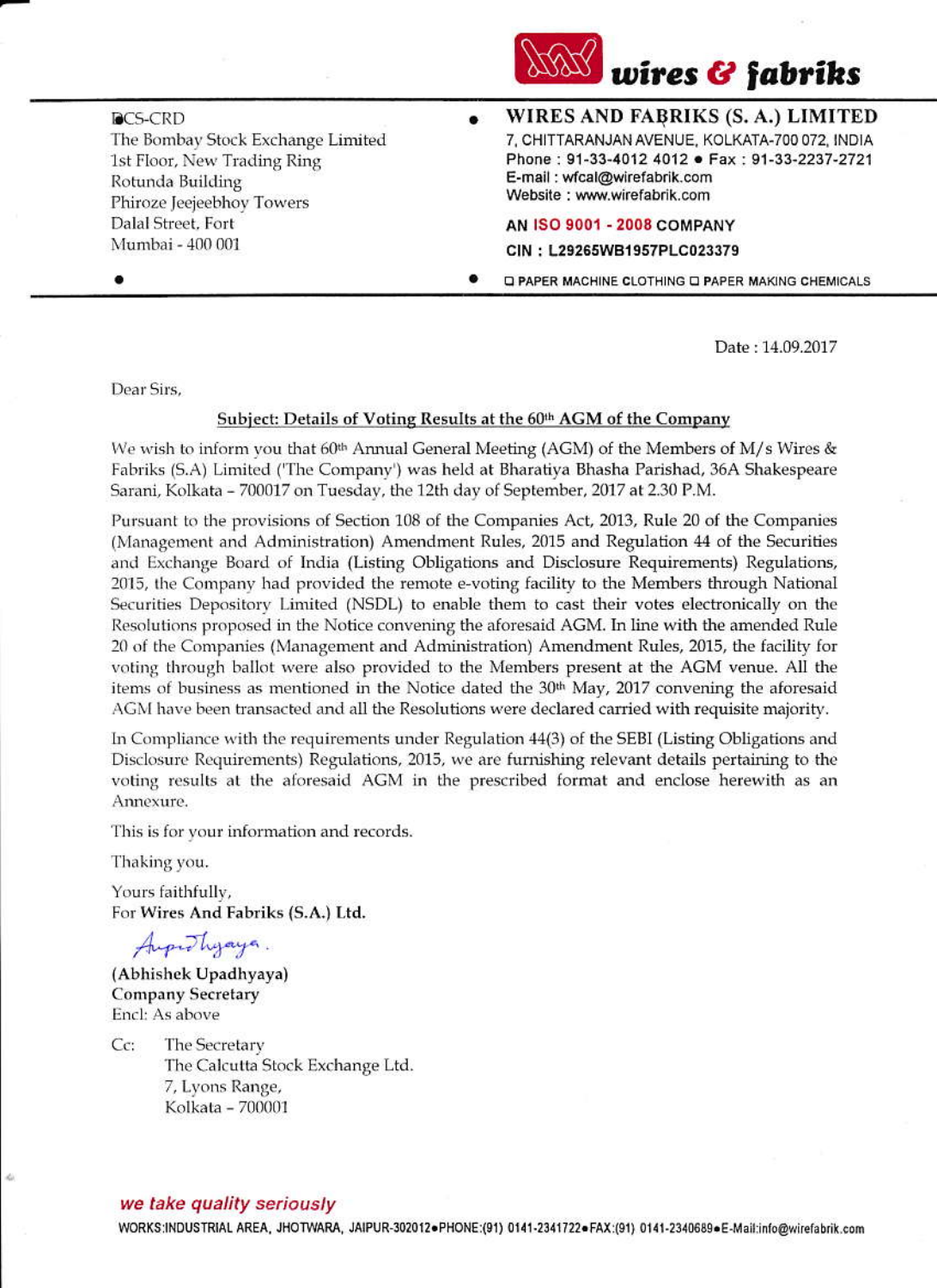Details in respect of the 60th Annual General Meeting held at Bharatiya Bhasha Parishad, 36A Shakespeare Sarani, Kolkata - 700017 pursuant to Regulation 44(3) of the SEBI ( Listing Obligations and Disclosure Requirements) Regulations, 2015

| Date of AGM                                                                         | Tuesday, 12th September, 2017 at 2.30 P.M. |
|-------------------------------------------------------------------------------------|--------------------------------------------|
| Total number of shareholders on record date                                         | 4176, 5th September, 2017                  |
| Number of shareholders present in the<br>meeting either in person or through proxy: |                                            |
| - Promoters or Promoters Group                                                      | 3                                          |
| - Public                                                                            | 153                                        |
| Number of shareholders attended the meeting<br>through Video Conferencing:          |                                            |
| - Promoters or Promoters Group                                                      | N.A.                                       |
| - Public                                                                            | N.A.                                       |

Agenda No. 1: Adoption of the Financial Statements of the Company for the financial year ended March 31, 2017 together with the Reports of the Auditor's thereon and the Board's Report.

| Resolution required: (Ordinary /<br>Special)<br>Whether promoter/promoter<br>group are interested in the<br>agenda/resolution? |                                     | Ordinary Resolution             |                                  |                                                                              |                                      |                                   |                                                    |                                                         |
|--------------------------------------------------------------------------------------------------------------------------------|-------------------------------------|---------------------------------|----------------------------------|------------------------------------------------------------------------------|--------------------------------------|-----------------------------------|----------------------------------------------------|---------------------------------------------------------|
|                                                                                                                                |                                     | No.                             |                                  |                                                                              |                                      |                                   |                                                    |                                                         |
| Category                                                                                                                       | Mode of<br>Voting                   | No. of<br>shares<br>held<br>(1) | No. of<br>votes<br>polled<br>(2) | % of Votes<br>Polled on<br>outstanding<br>shares<br>$(3)=[(2)/(1)]^*$<br>100 | No. of<br>Votes-<br>in favour<br>(4) | No. of<br>Votes<br>against<br>(5) | $%$ of<br>Votes in<br>favour<br>on votes<br>polled | $%$ of<br><b>Votes</b><br>against<br>on votes<br>polled |
| Promoter                                                                                                                       | E-Voting                            | 2286356                         | 2286256                          | 100.00                                                                       | 2286256                              | ٠                                 | 100.00                                             | ٠                                                       |
| and<br>promoter<br>Group                                                                                                       | Physical<br><b>Ballot</b><br>Papers |                                 | Ö.                               |                                                                              | ۰                                    | $\overline{\phantom{a}}$          |                                                    |                                                         |
|                                                                                                                                | Total                               |                                 | 2286256                          | 100.00                                                                       | 2286256                              |                                   | 100.00                                             | w.                                                      |
| Public-<br>Institutions                                                                                                        | E-Voting                            | 1650                            |                                  |                                                                              | ×.                                   | s                                 |                                                    |                                                         |
|                                                                                                                                | Physical<br><b>Ballot</b><br>Papers |                                 |                                  |                                                                              |                                      | -                                 |                                                    |                                                         |
|                                                                                                                                | Total                               |                                 | ٠                                |                                                                              | ۰                                    | ÷                                 |                                                    | ÷.                                                      |
| Public-<br>Non<br>Institutions                                                                                                 | E-Voting                            | 768244                          | 121509                           | 15.82                                                                        | 121509                               | ù.                                | 100.00                                             | $\overline{\phantom{a}}$                                |
|                                                                                                                                | Physical<br><b>Ballot</b><br>Papers |                                 | 108                              | 0.01                                                                         | 108                                  |                                   | 100.00                                             |                                                         |
|                                                                                                                                | Total                               |                                 | 121617                           | 15.83                                                                        | 121617                               | z                                 | 100.00                                             | ÷.                                                      |
| Total                                                                                                                          |                                     | 3056250                         | 2407873                          | 78.79                                                                        | 2407873                              | Ξ                                 | 100.00                                             | ٠,                                                      |

The Ordinary Resolution has been passed with requisite majority.

 $\mathcal{D}% _{M_{1},M_{2}}^{\alpha,\beta}(\varepsilon)$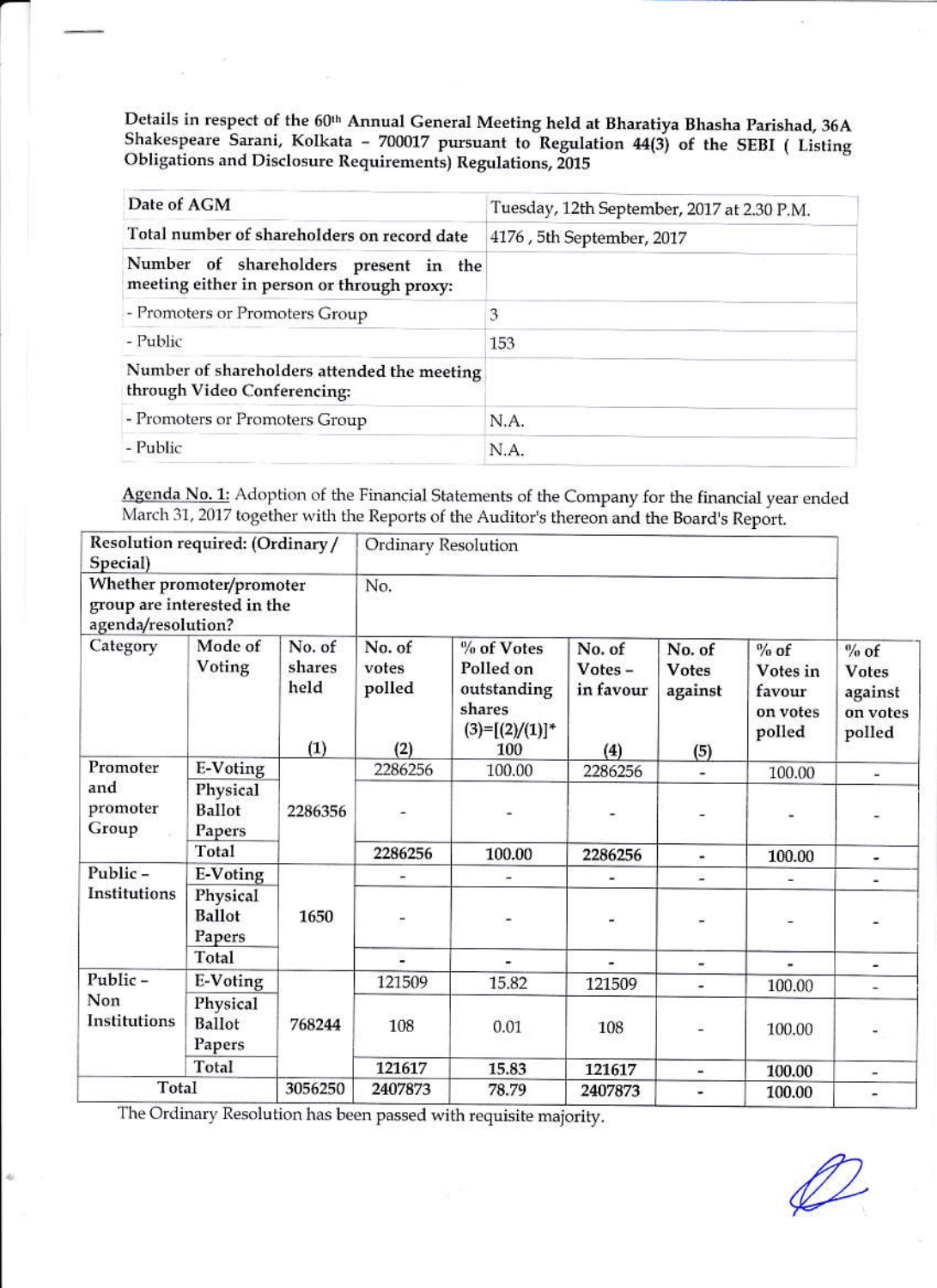Agenda No. 2: Declaration of dividend @ 0.60 per Equity Share of Rs. 10/- each, fully paid up, for the financial year ended March, 31, 2017.

| Resolution required: (Ordinary/<br>Special)<br>Whether promoter/promoter<br>group are interested in the<br>agenda/resolution? |                                     | Ordinary Resolution             |                                  |                                                                              |                                       |                                          |                                                    |                                                         |
|-------------------------------------------------------------------------------------------------------------------------------|-------------------------------------|---------------------------------|----------------------------------|------------------------------------------------------------------------------|---------------------------------------|------------------------------------------|----------------------------------------------------|---------------------------------------------------------|
|                                                                                                                               |                                     | No.                             |                                  |                                                                              |                                       |                                          |                                                    |                                                         |
| Category                                                                                                                      | Mode of<br>Voting                   | No. of<br>shares<br>held<br>(1) | No. of<br>votes<br>polled<br>(2) | % of Votes<br>Polled on<br>outstanding<br>shares<br>$(3)=[(2)/(1)]^*$<br>100 | No. of<br>Votes -<br>in favour<br>(4) | No. of<br><b>Votes</b><br>against<br>(5) | $%$ of<br>Votes in<br>favour<br>on votes<br>polled | $%$ of<br><b>Votes</b><br>against<br>on votes<br>polled |
| Promoter                                                                                                                      | E-Voting                            | 2286356                         | 2286256                          | 100.00                                                                       | 2286256                               | u.                                       | 100.00                                             | ÷                                                       |
| and<br>promoter<br>Group                                                                                                      | Physical<br><b>Ballot</b><br>Papers |                                 | $\overline{\phantom{a}}$         |                                                                              |                                       |                                          |                                                    |                                                         |
|                                                                                                                               | Total                               |                                 | 2286256                          | 100.00                                                                       | 2286256                               | ×.                                       | 100.00                                             | ٠                                                       |
| Public-<br>Institutions                                                                                                       | E-Voting                            | 1650                            | ۰                                |                                                                              |                                       | ٠                                        |                                                    |                                                         |
|                                                                                                                               | Physical<br><b>Ballot</b><br>Papers |                                 | ÷.                               | ۳.                                                                           |                                       |                                          | ۵                                                  | $\overline{\phantom{a}}$                                |
|                                                                                                                               | Total                               |                                 | $\overline{\phantom{a}}$         | $\blacksquare$                                                               | ×,                                    | ۰                                        | S.                                                 | $\overline{\phantom{a}}$                                |
| Public-<br>Non<br>Institutions                                                                                                | E-Voting                            |                                 | 121509                           | 15.82                                                                        | 121509                                | ä,                                       | 100.00                                             | ÷                                                       |
|                                                                                                                               | Physical<br><b>Ballot</b><br>Papers | 768244                          | 108                              | 0.01                                                                         | 108                                   |                                          | 100.00                                             | ž,                                                      |
|                                                                                                                               | Total                               |                                 | 121617                           | 15.83                                                                        | 121617                                | a,                                       | 100.00                                             | Ξ                                                       |
| Total                                                                                                                         |                                     | 3056250                         | 2407873                          | 78.79                                                                        | 2407873                               | $\overline{a}$                           | 100.00                                             | ٠                                                       |

The Ordinary Resolution has been passed with requisite majority.

 $\mathcal{D}$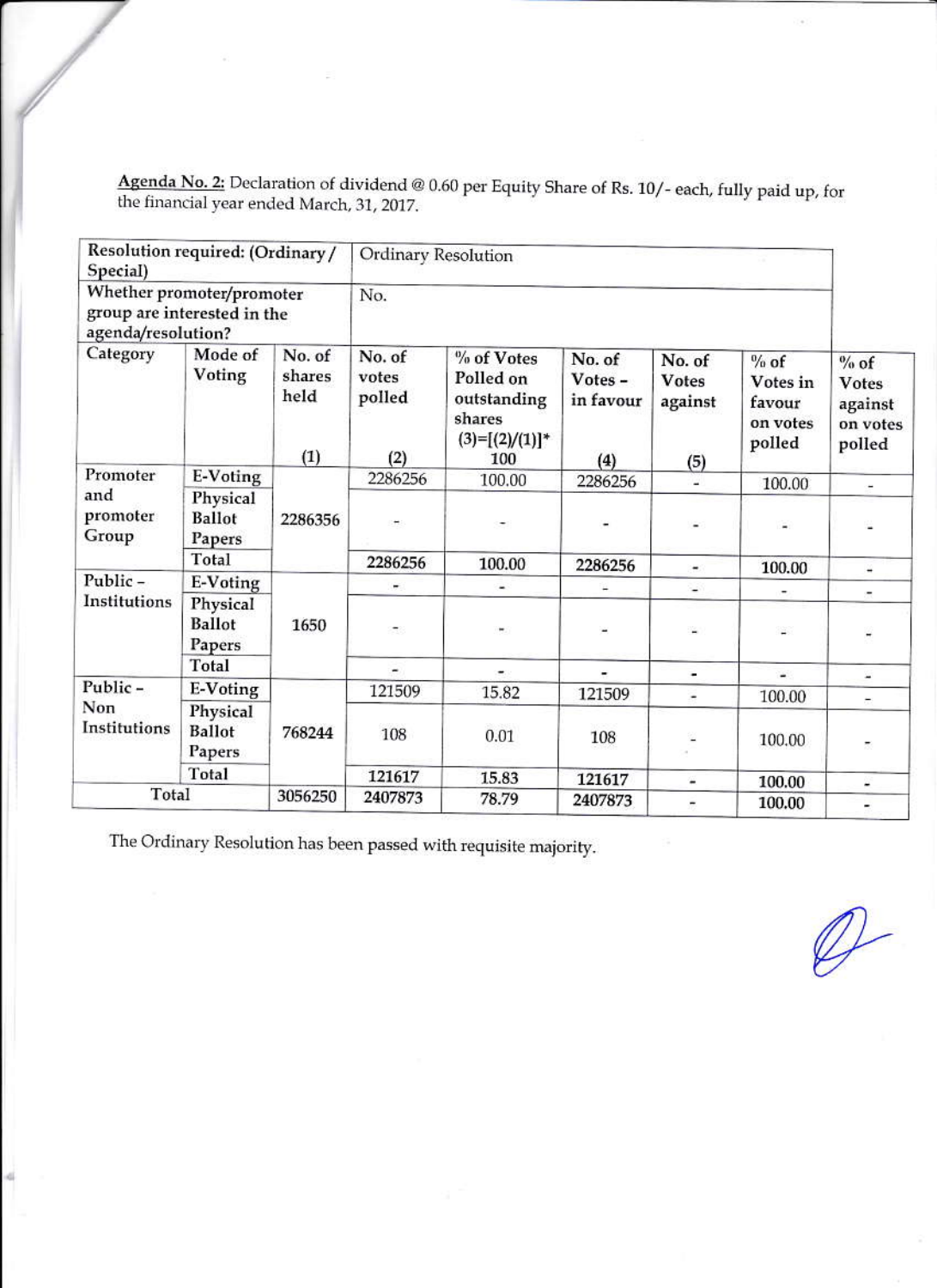Agenda No. 3: Re-appointment of Mr. Mahendra Kumar Khaitan (DIN 00459612) as a Director, liable to retire by rotation.

| Resolution required: (Ordinary/<br>Special)<br>Whether promoter/promoter<br>group are interested in the<br>agenda/resolution? |                                     | Ordinary Resolution             |                                  |                                                                              |                                      |                                          |                                                    |                                                  |
|-------------------------------------------------------------------------------------------------------------------------------|-------------------------------------|---------------------------------|----------------------------------|------------------------------------------------------------------------------|--------------------------------------|------------------------------------------|----------------------------------------------------|--------------------------------------------------|
|                                                                                                                               |                                     | Yes                             |                                  |                                                                              |                                      |                                          |                                                    |                                                  |
| Category                                                                                                                      | Mode of<br>Voting                   | No. of<br>shares<br>held<br>(1) | No. of<br>votes<br>polled<br>(2) | % of Votes<br>Polled on<br>outstanding<br>shares<br>$(3)=[(2)/(1)]^*$<br>100 | No. of<br>Votes-<br>in favour<br>(4) | No. of<br><b>Votes</b><br>against<br>(5) | $%$ of<br>Votes in<br>favour<br>on votes<br>polled | $%$ of<br>Votes<br>against<br>on votes<br>polled |
| Promoter                                                                                                                      | E-Voting                            | 2286356                         | 2280756*                         | 99.75                                                                        | 2280756                              | $\blacksquare$                           | 100.00                                             | ۰                                                |
| and<br>promoter<br>Group                                                                                                      | Physical<br>Ballot<br>Papers        |                                 |                                  | z,                                                                           |                                      |                                          | z                                                  |                                                  |
|                                                                                                                               | Total                               |                                 | 2280756                          | 99.75                                                                        | 2280756                              | ₩                                        | 100.00                                             | ÷.                                               |
| Public-                                                                                                                       | E-Voting                            | 1650                            |                                  | ۰                                                                            |                                      |                                          |                                                    | ۰                                                |
| Institutions                                                                                                                  | Physical<br><b>Ballot</b><br>Papers |                                 |                                  |                                                                              |                                      | υ                                        |                                                    |                                                  |
|                                                                                                                               | Total                               |                                 | ۰                                | ÷.                                                                           | $\blacksquare$                       | $\overline{\phantom{a}}$                 | ×                                                  | £.                                               |
| Public-<br>Non<br>Institutions                                                                                                | E-Voting                            | 768244                          | 121509                           | 15.82                                                                        | 121509                               | ÷.                                       | 100.00                                             | $\bullet$                                        |
|                                                                                                                               | Physical<br>Ballot<br>Papers        |                                 | 108                              | 0.01                                                                         | 108                                  | -                                        | 100.00                                             |                                                  |
|                                                                                                                               | Total                               |                                 | 121617                           | 15.83                                                                        | 121617                               | a,                                       | 100.00                                             | $\overline{\phantom{a}}$                         |
| Total                                                                                                                         |                                     | 3056250                         | 2402373                          | 78.61                                                                        | 2402373                              | ۰                                        | 100.00                                             |                                                  |

The Ordinary Resolution has been passed with requisite majority.

\* In view of provisions of Section 188 of the Companies Act, 2013, Mr. Mahendra Kumar Khaitan and Ms. Pranika Khaitan being a related party in the context of the contract or arrangement for which the resolution is being passed, their vote was not considered for the purpose. (Mr. Mahendra Kumar Khaitan - 500 Equity Shares & Ms. Pranika Khaitan - 5000 Equity Shares)